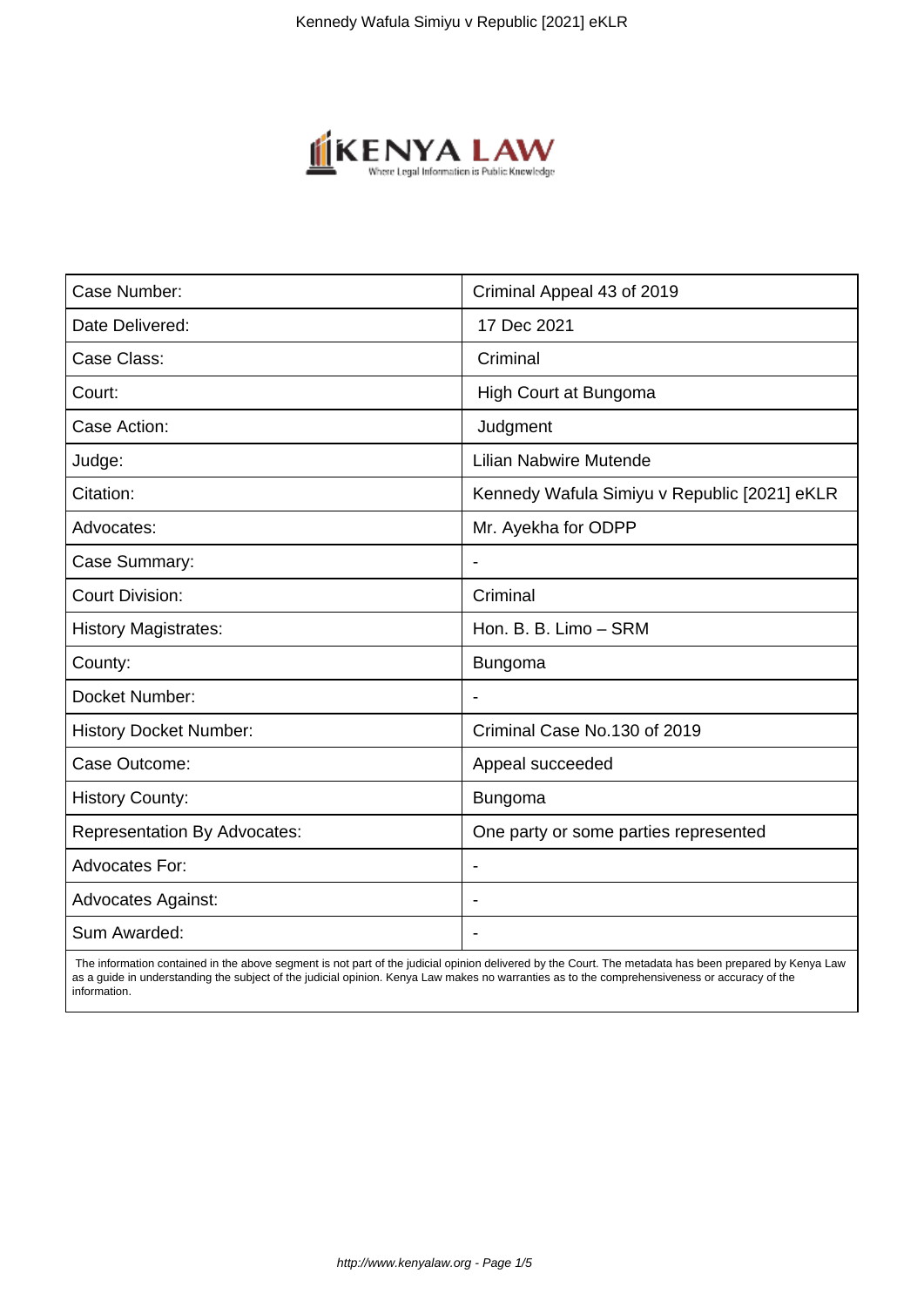## **REPUBLIC OF KENYA**

## **IN THE HIGH COURT OF KENYA AT BUNGOMA**

## **CRIMINAL APPEAL NO. 43 OF 2019**

**KENNEDY WAFULA SIMIYU.................................................................................APPELLANT**

## **VERSUS**

**REPUBLIC............................................................................................................................RESPONDENT**

(*Appeal against the sentence in Criminal Case No.130 of 2019*

*at the Senior Principal Magistrate's Court Webuye by*

*Hon. B. B. Limo –SRM on 2/5/2019)*

## **JUDGMENT**

1. **Kennedy Wafula Simiyu,** the appellant, was charged with the offence of Burglary contrary to **Section 304 (2)** and stealing contrary to **Section 279 (b)** of the Penal Code. Particulars being that on the night of 12<sup>th</sup> February 2019, at Lions area, Webuye township, East Sub-County within Bungoma County, jointly with others not before court, broke and entered the house of **Jaffer Chevaiwa** with intent to steal from therein and did steal from therein: lap-top make Hp, blue mattress size 6\*6 high density, woofer, cash Kshs. 16,000/- driving licence and identity card all valued at Kshs. 50,000/- the property of Jaffar Chevaiwa.

2. In the alternative he was charged with Handling Stolen Property contrary to **Section 322(1) (2)** of the Penal Code. Particulars being that on the 15<sup>th</sup> day of February, 2019, at Sweet Waters area, Webuye Township in Webuye East Sub-County within Bungoma County, Otherwise than in the course of stealing, dishonestly undertook the retention of a laptop make Hp and a blue mattress size 6\*6 high density, knowing or having reason to believe them to be stolen.

3. In a nutshell, evidence adduced by the prosecution was that on the night of 12<sup>th</sup> February, 2019 **Jaffar Chevaiwa** returned to his house at midnight to find a padlock missing from the door. He entered the house and found items missing, namely, a laptop, mattress, woofer, cash, driving license and identity card. He reported the matter to the police.

4. On the 18th February 2019, the police including **PW2 No.83068 P.C. Julius Kosgei** arrested the appellant, searched a house stated to be his and recovered a laptop and mattress, items that were identified by the complainant. Investigations were concluded and the appellant was charged.

Upon being put on his defence, the appellant stated that he was at a funeral. That he returned to Kimilili on the 15<sup>th</sup> February 2019. While at Matola area he was arrested by police officers. That he had Ksh.500/- and was made to sign an inventory. He denied having knowledge of the exhibits which he saw at the police station. He called a witness **DW2 Benta Nafula** who stated that the appellant, her husband was at home on  $12<sup>th</sup>$  April, 2019 having returned from work at 3.00 pm.

5. The trial court considered evidence adduced and found that the items were recovered from the appellant's house therefore found him guilty, convicted and sentenced him to serve three (3) years imprisonment.

6. Aggrieved, he appeals on grounds that the evidence was contradictory and the sentence imposed was excessive and harsh.

7. In his written submissions the appellant urged that the complainant contradicted himself as to what actually was stolen. That the testimony of the complainant was not reliable. That goods recovered were not related to the case that is why the main count could not be proved. That investigations carried out failed to prove that he was a tenant at the plot. That exhibits used in the case were for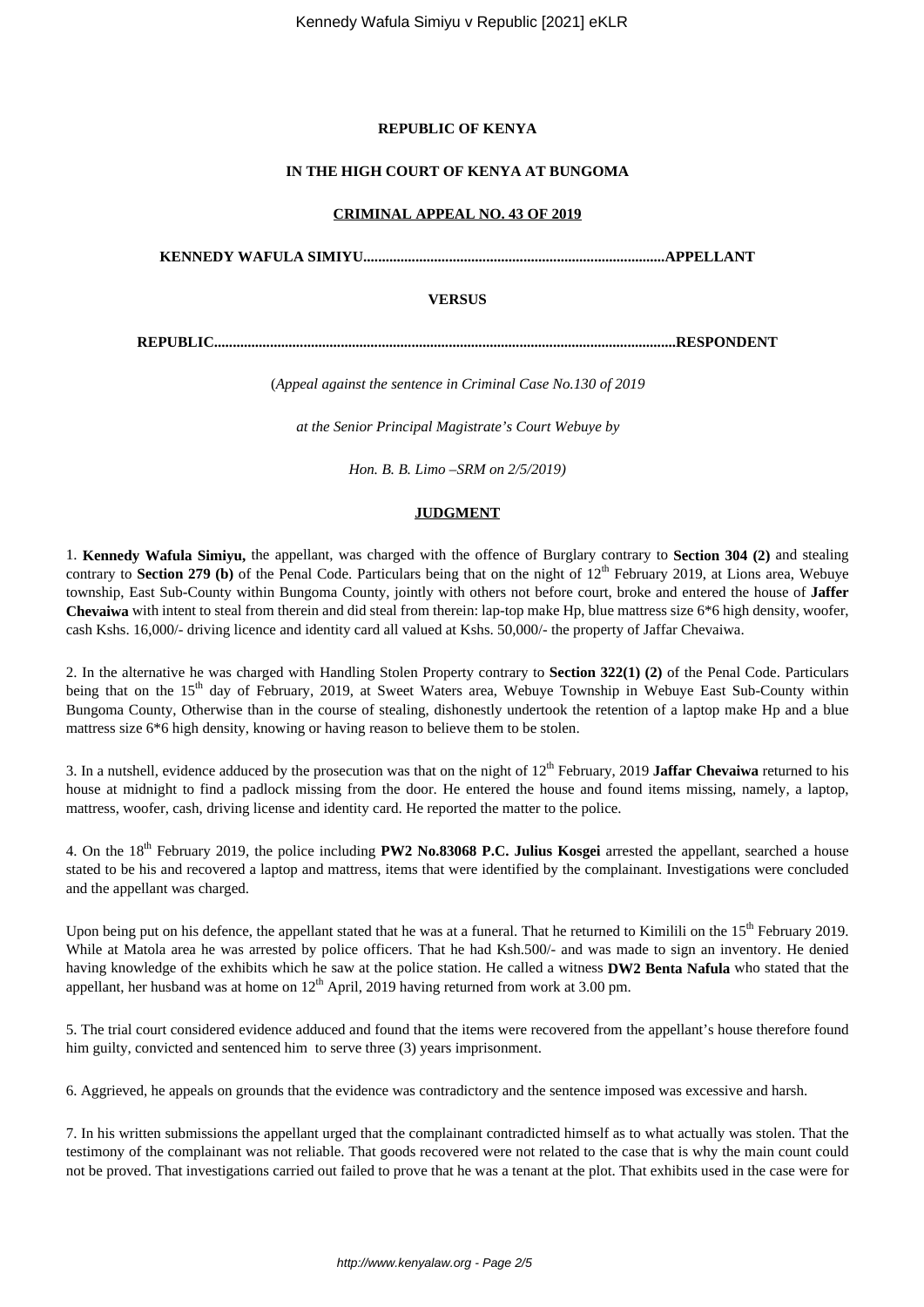Criminal Case No. 81/19 which was withdrawn therefore the case was not proved.

8. The State/Respondent submitted that the doctrine of recent possession was applicable as well captured in the case of *Eric Otieno Arum-vs- Republic (2006) eKLR* where the Court of Appeal stated that:

*"…In our view, before a court of law can rely on the doctrine of recent possession as a basis of conviction in a criminal case, the possession must be positively proved. In other words, there must be positive proof, first; that the property was found with the suspect, secondly that; that property is positively the property of the complainant; thirdly, that the property was stolen from the complainant, and lastly; that the property was recently stolen from the complainant. The proof as to time, as has been stated over and over again, will depend on the easiness with which the stolen property can move from one person to the other."*

9. On exhibits, it was argued that the appellant was found with a laptop make Hp and a blue mattress 6\*6 high density which were positively identified by the complainant and the appellant and his witness did not dispute that the items were found in their house; items that had been recently stolen from the complainant.

10. On sentence, it was urged that the law provides for imprisonment not exceeding fourteen (14) years with hard labour, therefore, the sentence meted out was within the law.

11. This being a first appellate court, it has the duty to analyze and evaluate afresh evidence adduced at trial and came to itsindependent conclusions bearing in mind that it neither saw nor heard witnesses who testified. In the case of **Okeno -vs-**

*Republic [1972] EA 32,* the Court of Appeal set out the duties of a first appellate court as follows:

*"An Appellant on a first appeal is entitled to expect the evidence as a whole to be submitted to a fresh and exhaustive examination (Pandya vs. Republic (1957) EA. (336) and the appellate court's own decision on the evidence. The first appellate court must itself weigh conflicting evidence and draw its own conclusion. (Shantilal M. Ruwala Vs. R. (1957) EA. 570). It is not the function of a first appellate court merely to scrutinize the evidence to see if there was some evidence to support the lower court's finding and conclusion; it must make its own findings and draw its own conclusions. Only then can it decide whether the magistrate's findings should be supported. In doing so, it should make allowance for the fact that the trial court has had the advantage of hearing and seeing the witnesses, see Peters vs. Sunday Post [1958] E.A 424."*

12. It is not in dispute that there was no eye witness to the breakage on the material night therefore the learned trial Magistrate reached a correct decision in failing to reach a finding on the main count.

13. In the case of *Isaac Ng'ang'a Kahiga -vs- Republic Cr. App.* **No. 272 of 2005 (UR**) the Court held that:

*"It is trite that before a court of law can rely on the doctrine of recent possession as a basis for conviction in a criminal case, the possession must be positively proved.* 

*In other words, there must be positive proof:*

- *(i) That the property was found with the* **suspect;**
- *(ii) That the property is positively the property* **of the complainant;**
- *(iii) That the property was stolen from the* **complainant;**
- **(iv) That the property was recently stolen from the complainant.**

*The proof as to time, as has been stated over* **and over again, will depend on the easiness with which the**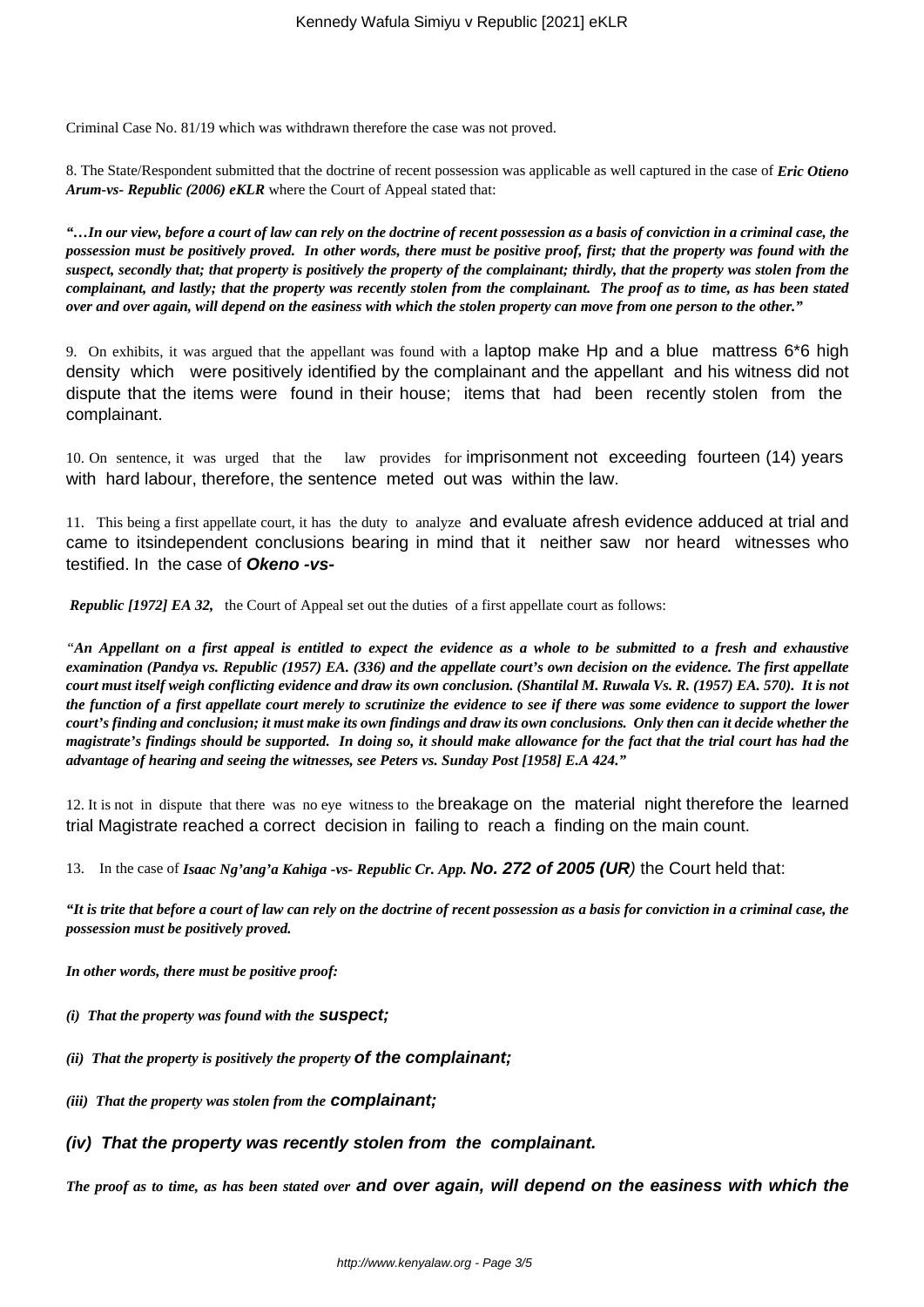## **stolen property can move from one person to the other."**

14. In the instant case the complainant made a report to the police following breakage into his house at night. He numerated what was stolen from the house that is captured in the charge sheet. The offence was committed on the 12<sup>th</sup> February, 2019. Another complainant made a report to the police, according to evidence adduced by PW2 his case was No. 81/19.

15. Two of the items stolen from the complainant, that is, a laptop and mattress were recovered on the 18<sup>th</sup> February 2019, which was some six (6) days after the act. He identified the mattress which had a mark, a tear that occurred in the process of being transferred. The identification which was peculiar was positive. This was evidence of the property having been recently stolen from the complainant.

16. The issue to be determined is therefore whether the appellant was in possession of the property; possession is defined by **Section 4** of the Penal Code as:

*(a) "Be in possession of" or "have in possession"* **includes not only having in one's own personal possession, but also knowingly having anything** *in the actual possession or custody of any other person, or having anything in any place (whether* **belonging to or occupied by oneself or not) for the use or benefit of oneself or of any other person;**

*(b) If there are two or more persons and any one or* **more of them with the knowledge and consent of the rest has or have anything in his or their custody or possession, it shall be deemed and taken to be in the custody and possession of each and all of them.**

17. The police acted on information received and arrested him. The trial court recorded evidence of PW2 a follows:

*"… We arrested them and searched his house and recovered a laptop and this mattress on 18/2/2019. I asked the accused in Cr. No. 81/2019. We also had a count for being in possession of suspected stolen items. The complainant in this matter came forward and positively identified the said items now before court. During investigations, the complainant one Jaffer Chevaiwa positively identified this laptop and mattress to belong to him.*

*Court - Laptop and mattress produced as Pexhibit No. 1 and 2. That is all.* 

## *PW2 cross examined by accused in Kiswahili*

*I knew you at the time I arrested you. Arrested at a bar and took us to your house. You could not state how you acquired the said goods. The said goods not related to this matter. I have the inventory in Cr. No. 81/2019."*

18. **Section 107** of the Evidence Act provides thus:

*(1) Whoever desires any court to give judgment as to any legal right or liability dependent on the existence of facts which he asserts must prove that those facts exist.*

*(2) When a person is bound to prove the existence of any fact it is said that the burden of proof lies on that person.*

19. In criminal cases, the burden of proving the accused person's guilt is on the prosecution who must establish the fact beyond reasonable doubt.

20. On cross examination PW2 stated that they arrested the appellant at a bar and he took them to his house where goods were recovered and he was not able to explain how he had acquired the goods. The witness' evidence in chief refers to "arrested them"… proof of ownership and/or occupancy of the house was